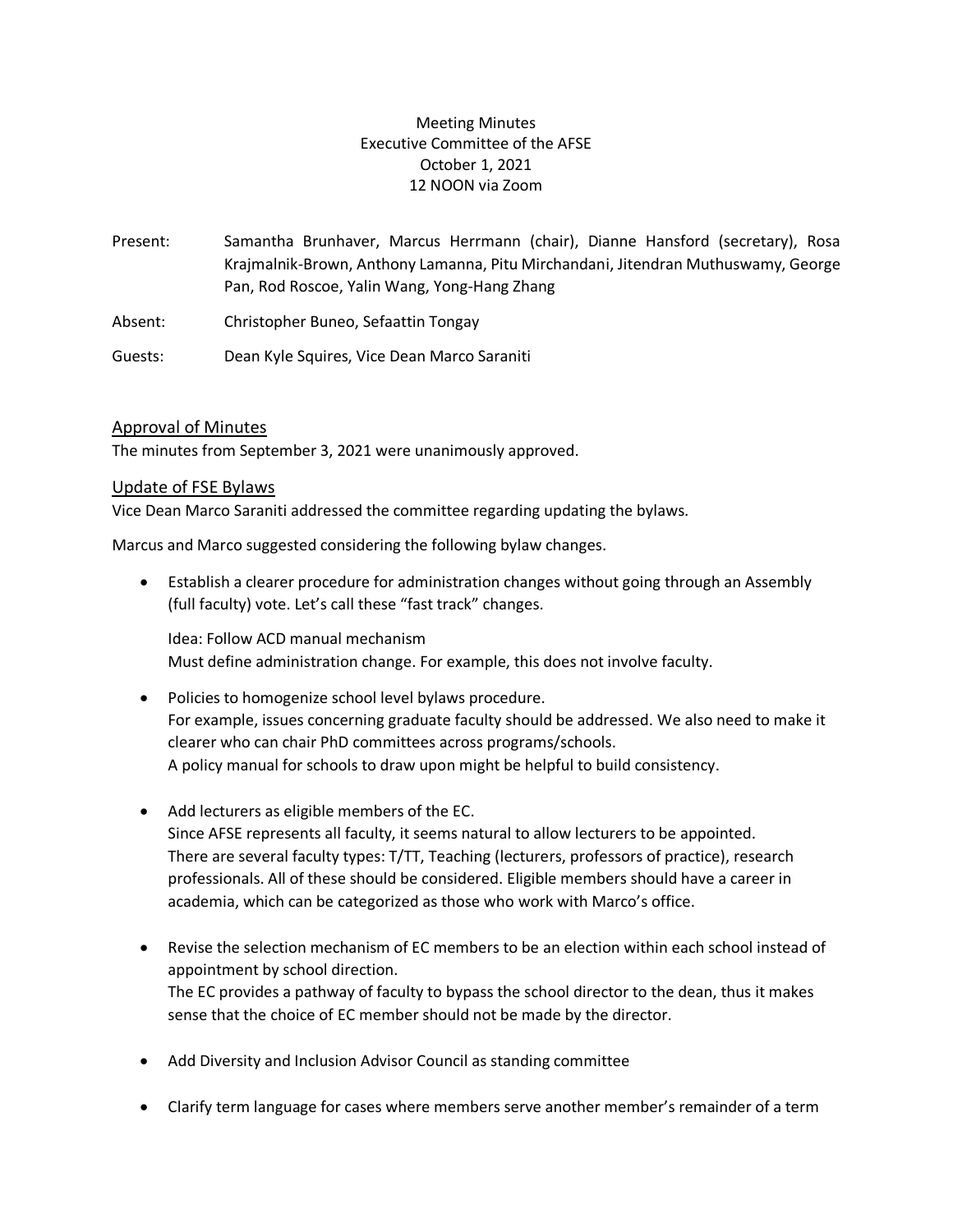Committee Discussion of the suggestions:

Jit: Bylaws were updated in 2019.

Jit: Articles 6 and 10 provide mechanisms to change the bylaws. What more do we need? Marcus: We are looking for fast track changes without need for full faculty vote.

Again, we need to define what are administrative changes. For example, when TPS changes its name soon, we should be able to change its name in the bylaws without a full faculty vote.

Yong-Hang: We do not want to change bylaws often. Faculty would be more concerned with changes to their programs. We should be careful of changes as they could unintentionally be changes that faculty do have strong opinions.

Marco: any administration change should be discussed by the EC, not solely by the chair and/or Marco/Kyle (deans).

Marco: let me talk with the provost as to the ACD and then we will have more information to decide how to continue.

Rod: defining what is an administration change is important. Instead of a full vote, we could consider a time for open comment. Keeping the scope tight and being transparent will address most concerns. Pitu: I wanted to make point that Rod did. In addition, the example previously mentioned regarding moving a department from one school to another is not simple an administration change. This example – in the past with Dean Meldrum – was not voted on by the faculty. After the fact, Paul Johnson had EC draft bylaws – this is when EC was created. (Marco was chair and Marcus served with him.) Yong-Hang: I agree that moving one program to another school is a faculty concern. In reality, does the EC really have a say in these decisions?

Marco: I agree that moving a program is not an administration decision. It is more involved. In fact, a program must be dissolved and reopened. The faculty senate has a say in this.

## Tenure and Promotion Manual Update

Marco: The T&P manual needs updated by the EC as well.

Once EC defines updates, it will need to be presented to full faculty (Assembly).

The first task should be T&P for T/TT. Second task: lecturer and researchers (non-tenured).

Kyle and Marco will present a list of items that should be addressed. The EC should present these ideas to their faculty.

Marco presents workshops on three campuses that goes through the T&P guidelines (The slides are publicly available.)

It is difficult to be specific or algorithmic regarding the parameters because of the different factors that are important in each school, such as money amounts that are necessary for promotion.

Jit: In 2018 EC made updates to process P&T.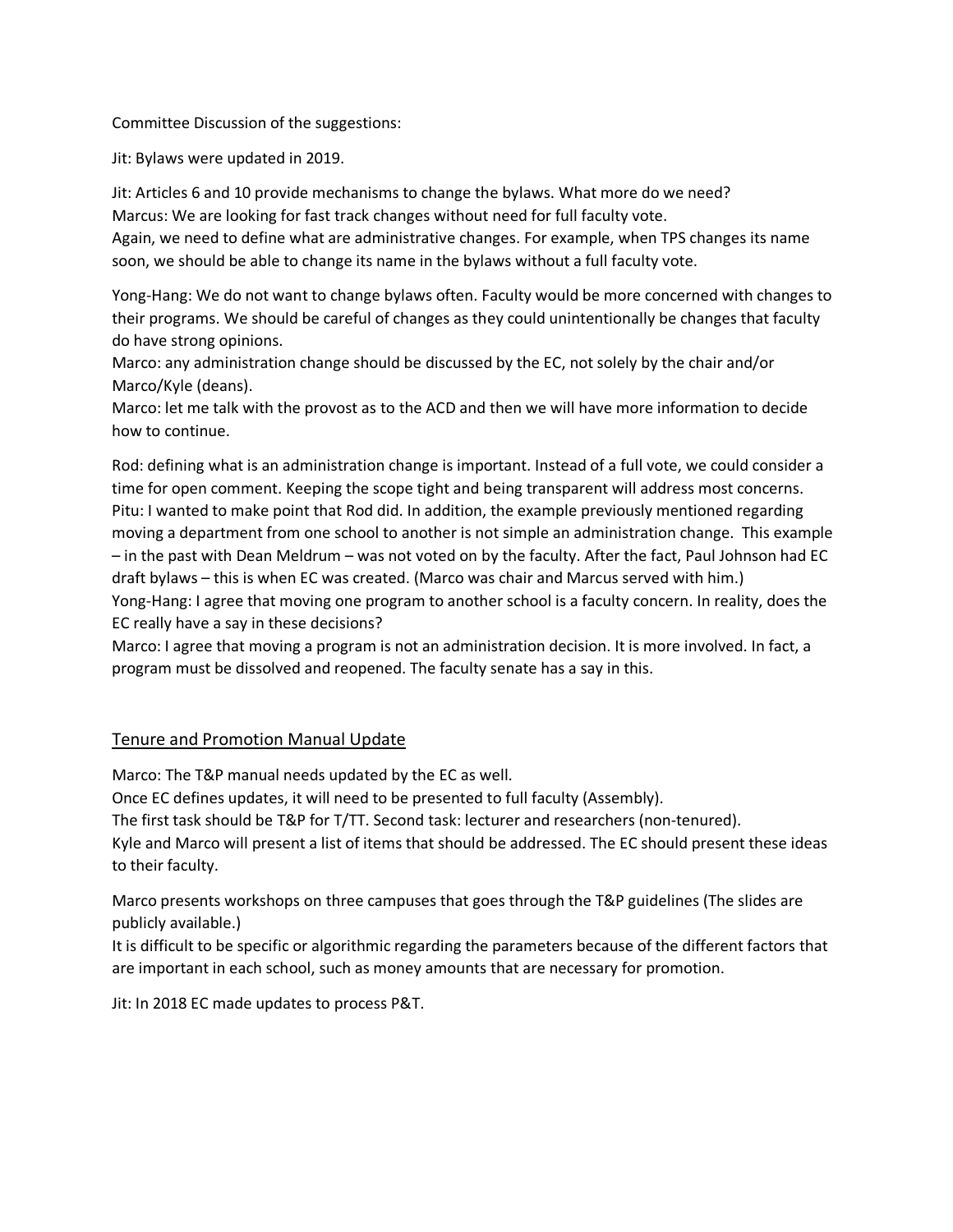### Deans Dissertation Award

Link to Excel document with review assignments was provided to the EC in an email. The Sharepoint site also contains folder for each nominee.

Marcus: Strategy for reviewer assignments: one person from the nominee's school; four reviewers in total. Rosy was not given review assignments because she has nominated a candidate. Please score in this spreadsheet.

EC scores are due October 22, which is before our scheduled meeting. Therefore, we need to meet before the 22<sup>nd</sup>. EC decided to meet October 15 from 12-1. (Rosy will not attend due to conflict of interest and Rod has a meeting that day.)

Rosy: I think it is better if scores are done privately at first to avoid bias. Marcus: Good point. Please email scores to Marcus and Dianne – we will update an offline version.

Jit: I wrote a letter for one of the students. Marcus will change that assignment.

### **Secretary Election**

Jit proposes Andreas Spanias. Dianne will reach out to Andreas.

### Dean's Distinguished Lecture

Marcus: Bhatia was approached last time. She was interested. We could approach her again.

Plan for Spring. Let's have a more detailed conversation next meeting.

Faculty can suggest via website's page. <https://assembly.engineering.asu.edu/deans-distinguished-lecture/>

Pitu: Why not have one per semester?

#### Covid Update

Kyle: The meeting time has come to an end, so let's take this up next time.

#### Other matters

Rod: There was a recent issue with TA policies. A student was told they can only TA in their advisor's School, not the program in which they are studying. Tony: We have students TA in Watts college. Yong-Hang: we have not had that problem. Rosa: We had this problem with SOLS. Kyle asked Rod to send more information to him.